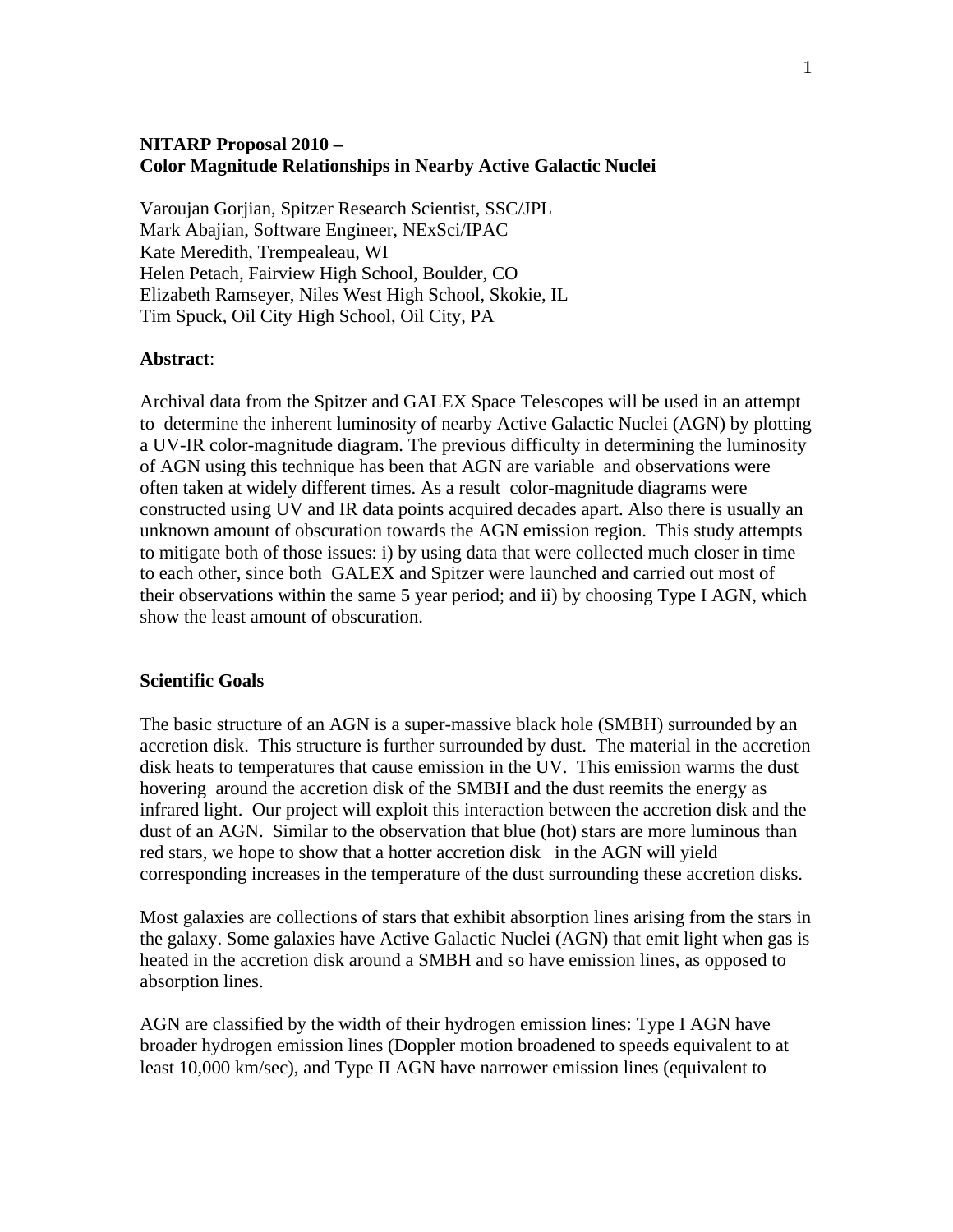speeds of less than 10,000 km/sec). AGN are further classified by the accretion rate of their SMBH; Seyfert galaxies accrete material less quickly than do quasars.

A unified model attempts to describe Type I and Type II AGN as the same objects being viewed from different angles. In the unified model a dust and gas torus is postulated to surround the accretion disk surrounding the black hole. When an AGN is observed edgeon, the view of the fast-moving gas near the accretion disk is obscured by the torus (the broad emission lines are obscured leaving just narrow emission lines). Conversely, when an AGN is observed nearly face-on or at least at an angle sufficient to see beyond the torus, the fast-moving gas near the accretion disk is visible and the AGN exhibits broad emission lines. This proposed study will analyze AGN with face-on/nearly face-on views where the fast-moving gas is visible (Seyfert Type I). These face-on views provide the most useful views of the AGN since they exhibit the least absorption.

The fundamental goal of this AGN study is to search for a correlation between color and magnitude for AGN and to use the color-magnitude relationship to gauge the inherent luminosity of the AGN (similar to the way that we use color-magnitude correlations to determine the luminosity of stars). Although this correlation has been investigated previously, the current study will optimize the AGN targets and emission data to: (i) focus on a narrow range of AGN types so that absorption effects can be minimized; (ii) use emission data obtained at relatively simultaneous times for the different wavelengths of interest (within approximately a 5 year period); and (iii) use data from GALEX and Spitzer which both provide higher resolution measurements than data previously available in the UV and IR wavelengths.

The specific output of this study is to create a Color-Magnitude graph of the type: (i) Magnitude at 5.8μm vs Color (measured as the difference in magnitudes at 227.5 nm (near ultraviolet) and 155 nm - far ultraviolet) OR

(ii) Magnitude at 4.5μm vs Color (measured as the difference in magnitudes at 227.5 nm (near ultraviolet) and 155 nm - far ultraviolet)

Photometric measurements from the IRAC images will be made using the Aperture Photometry Tool (APT) software developed at the Spitzer Science Center. This tool allows the user to load in the IRAC images and then select individual sources for photometry. Count values are then converted to magnitudes. APT also determines an uncertainty for each measurement allowing for proper error bars to be displayed in data plots.

Since we have chosen wavelengths where the AGN emission is dominant in the UV and in the IR, the resolution of the two observatories (4.5" and 6" for the FUV and NUV bands and 2.4" for both IRAC bands) will be dominated by AGN emission. So although the resolutions are a bit different, the dominant source of emission in each case will be the AGN emission allowing for comparison across the two telescopes.

#### **The Value of Spitzer and GALEX Data**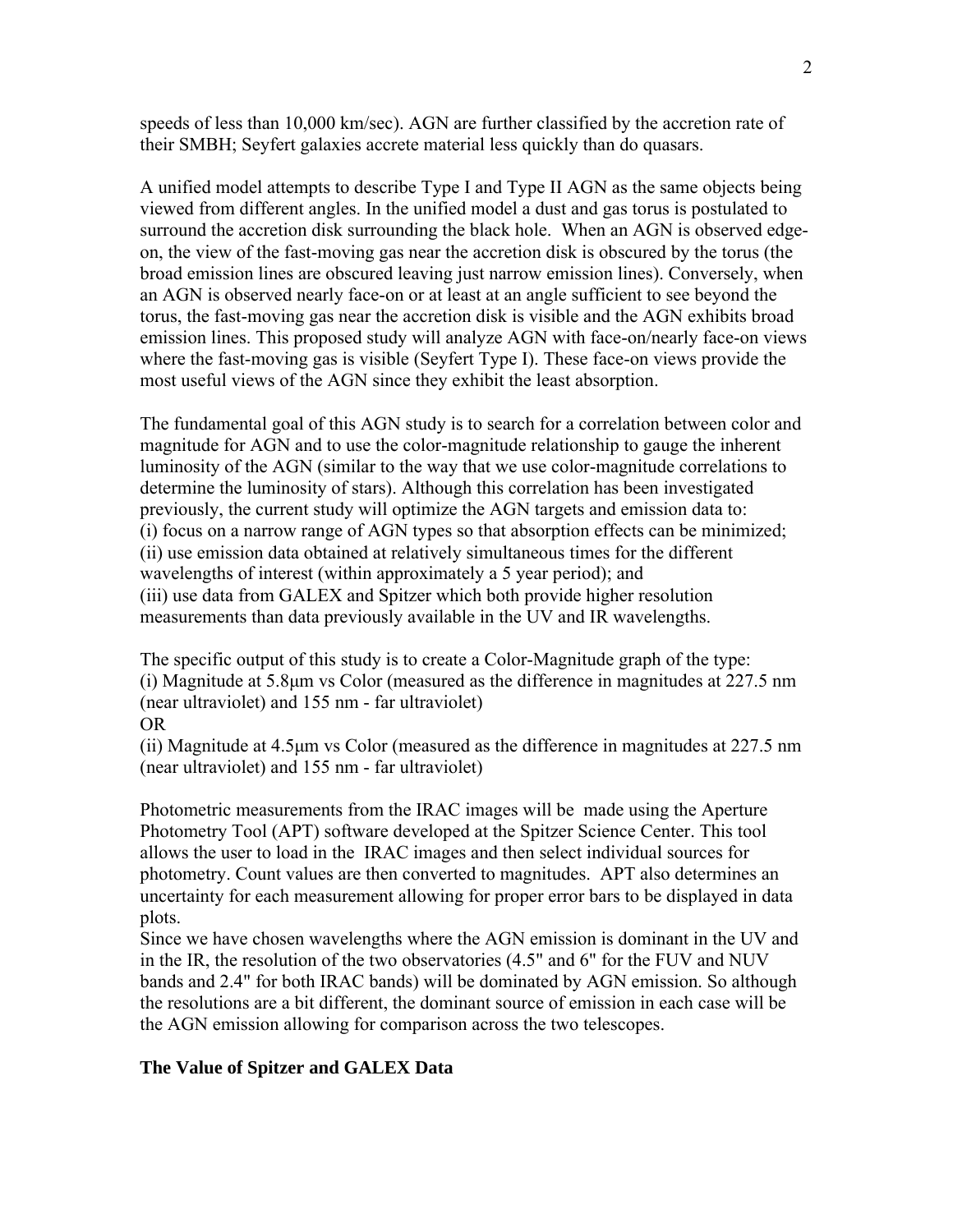Emission from the AGN disk occurs when matter accretes (peaking at UV wavelengths) or when energy from the accretion heats the dust around the disk (peaking at IR wavelengths). Since the peak emission from the AGN is in the UV, the GALEX data will provide access to this peak emission.

GALEX has imaged many of the host galaxies of the AGN relevant to this study. GALEX's data archive provides the far and near UV flux values for many of the targets in this study and will be used to estimate the color (temperature) of the AGN. The color will be compared to the IR energy emitted primarily by each AGN's dust-laden torus. This IR flux will be quantified by the Spitzer tool: APT, Aperture Photometry Tool. GALEX and Spitzer each imaged the same targets within 5 years of each other and thus provide contemporaneous, multiwavelength data, although some limited variability may be possible within this 5 year time span. Since the accretion UV emission requires time to heat the dust and then re-emit the energy in the IR, small time delays in collecting the IR data may be acceptable.

In addition the emissions are thermal processes in AGN, and as a result one might expect their characteristics to follow a Color-Magnitude relationship similar to that of a Hertzsprung-Russell Diagram. More specifically, if higher energy UV light is emitted by the AGN, the resulting IR from the heated dust should also exist at higher energy. This relationship has not yet been observed, either because it does not exist or because the precision in the datawas lacking. For example, perhaps the difficulty in handling extinction corrections for the continuum (in the ultraviolet and infrared) leads to difficulties in knowing magnitudes accurately and, leads to inaccurate estimates of the AGN luminosity.

This proposed study is especially unique due to:

(i) the excellent sensitivity and resolution of the data from both GALEX (UV) and Spitzer (IR), which are much higher than the sensitivity and resolution in previous studies; and

(ii). the unprecedented simultaneity of this data collection, as the data from Spitzer and GALEX were collected within the same 5-year period.

### **Target Galaxies**

A narrow range of AGN will be investigated, that adhere to the following criteria:

i. **Seyfert Type I** : Hydrogen emission lines are Doppler broadened in Type I AGN due to the rapid motion of the gas near the accretion disk. Since the rapidly moving gas is visible, and this gas is near to the black hole, these broad lines suggest that the view of the accretion disk is not blocked. The view is near to face-on and not obscured by the torus surrounding the accretion disk.

ii.  $z < 0.1$ : The small redshift values ensure that the AGN are local (nearby). The location is important since light from more distant objects has a lower signal-to-noise ratio and tends to be contaminated by host galaxy light. The AGN light becomes more difficult to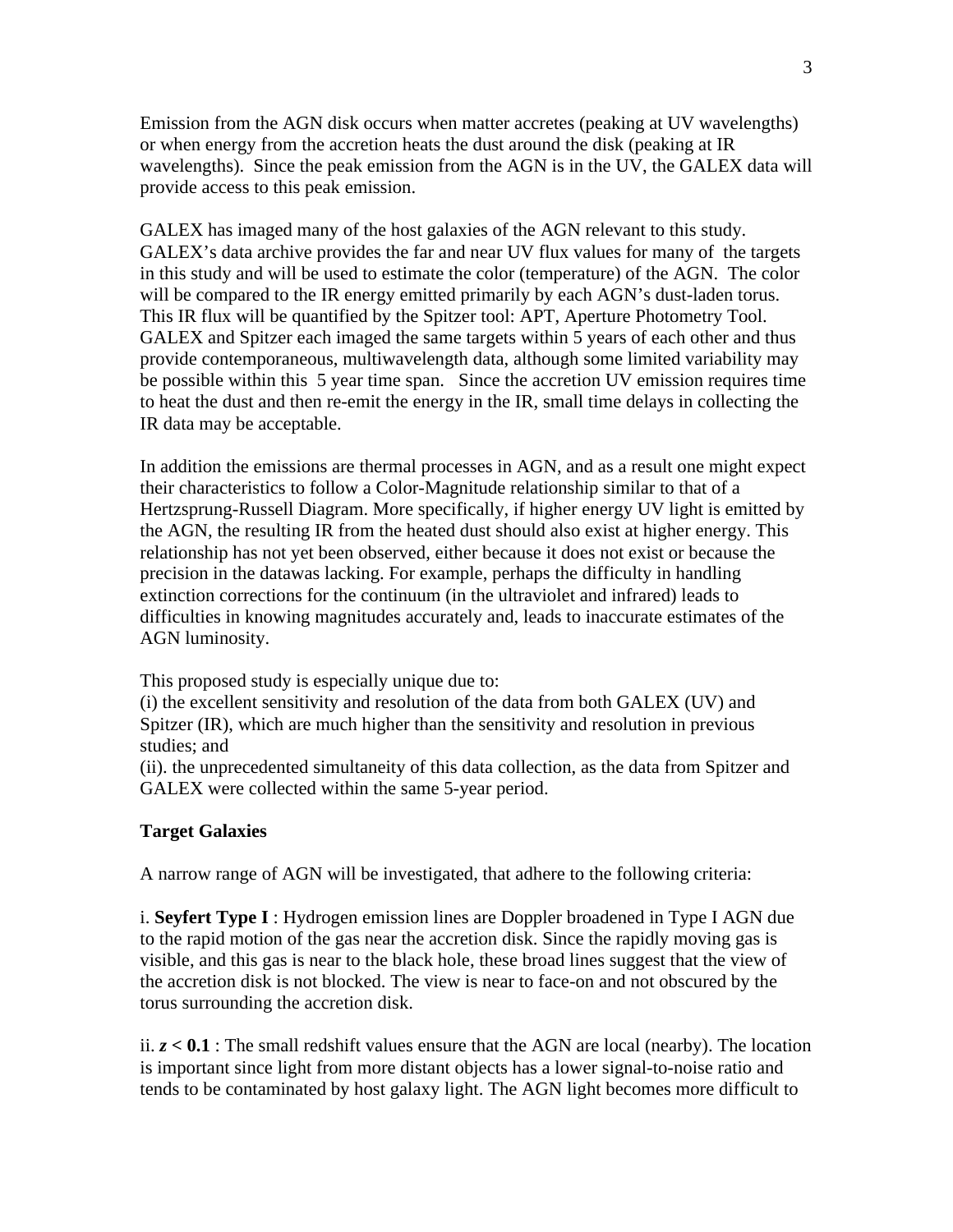interpret at larger distances as host galaxy contamination becomes larger. The resolution that can be obtained for Spitzer and GALEX data—the Spitzer IRAC camera has a resolution of 2.4 arcseconds, and the GALEX camera has a maximum resolution of  $\sim$  5 arcseconds—limits our study to nearby AGN. The Spitzer and GALEX beam sizes determine how well light from the nucleus can then be resolved and separated from host galaxy light.

iii. **Elliptical Shape** : Elliptical galaxies are older and thus contain older stars and exhibit little star formation. This greater age and lack of star formation means that elliptical galaxies contain few UV emitting spectral type O or B stars that might contaminate the UV light from the AGN. Also elliptical galaxies contain less dust to obscure the AGN intensity

## **Archived Data**

The NASA/IPAC Extragalactic Database (NED) was used to search for objects that fit the above criteria. Then of those targets 34 were identified that were observed by both Spitzer and GALEX.

There will be two types of archival data extraction for this project, one will be from the GALEX pipeline extracted magnitudes from the 5th public release of data and the other will be the images from the Spitzer archive. For GALEX, the magnitudes in the Far UV (135 - 175nm) and Near UV (175 - 280nm) are available via a web interface and can be easily downloaded. For Spitzer, the IRAC 4.5 and 5.8um images can also be easily downloaded.

The initial list of targets is attached in Appendix A.

The color-magnitude plot requires data for the absolute magnitude of the center of the galaxy as well as a color measurement. For each target AGN, four photometric values will be obtained from archived data:

- 1. Spitzer  $5.8 \mu m$
- 2. Spitzer  $4.5 \text{ }\mu\text{m}$
- 3. GALEX UV1 (155 nm)
- 4. GALEX UV2 (227.5 nm)

Spitzer 5.8μm data is the ideal wavelength for studying AGN because the emissions from polycyclic aromatic hydrocarbons (PAHs) occur at longer wavelengths than 5.8 μm, and contaminating starlight occurs at shorter wavelengths. However, the the IRAC 5.8μm channel is significantly more noisy than the other IRAC channels, and as a result the data quality is poorer. Nonetheless, the Spitzer 5.8μm data is much higher quality than any previously collected IR data.

Spitzer 4.5μm data is also very important to this study. AT this wavelength the data does not suffer from PAH emissions, however, it does contain some starlight contribution. The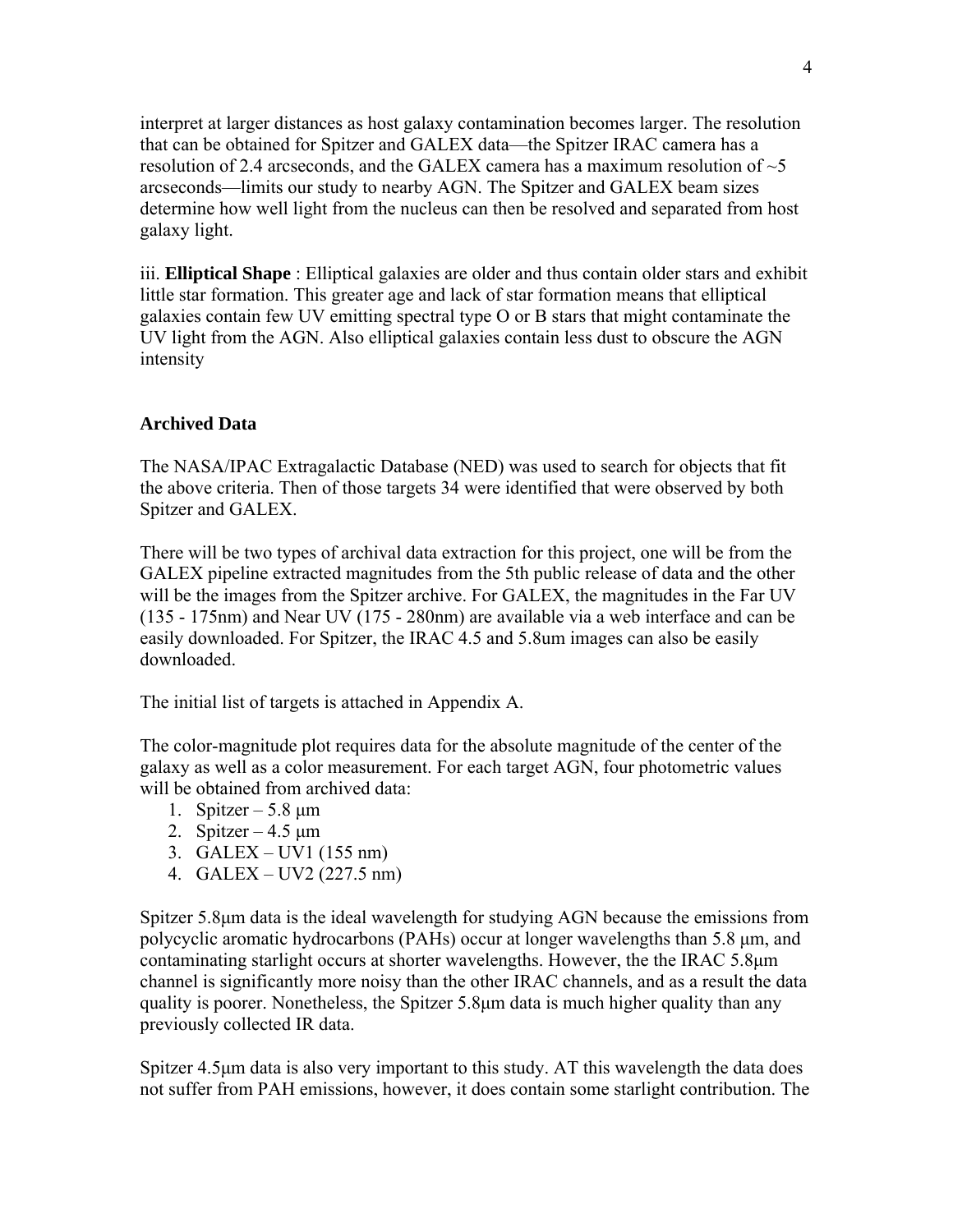4.5μm data is particularly useful because it does not suffer from the excess noise as is experienced at 5.8 μm, and you can therefore achieve a higher signal-to-noise ratios..

The Spitzer 3.6μm data is contaminated with starlight. Most galaxies have a significant star population that emit at this wavelength. AGN also emit at this wavelength thus yielding confusion as to the source of the 3.6μm energy.

The Spitzer 8.0μm data is also contaminated, in this case with PAH emission that can come either from the host galaxy or the dust surrounding the accretion disk of the AGN... As a result, data from 3.6μm and 8.0 μm will not be used in this study.

The data obtained from GALEX and Spitzer archives will be taken from similarly timed studies—the data will be relatively contemporaneous. By choosing data sets collected at similar times, the variable nature of AGN will have less impact on the analysis. Data collected within a 5 year timeframe allows for much higher quality wavelength comparisons than has been available previously.

# **Education and Outreach Goals**

One important aspect of engaging students and teachers in the process of science is to provide a set of tools that require thoughtful interaction from the students. When analytical tools become too automated, the understanding of the tools is sometimes lost. In this study, the intensities at different wavelengths will be obtained using two methods: (i) GALEX data has already been analyzed and intensities of the AGN UV emissions have been quantified in an automated manner; (ii) Spitzer data will be manually analyzed using the APT (Aperture Photometry Tool). Thus, students and teachers will interact with the data to determine relevant values for intensity and relevant background subtraction parameters. In this way, students will have an opportunity to understand the processes of background subtraction and the subtleties of data reduction.

The fundamental education and outreach goals are:

- $\Box$  Students and teachers will present their results at the 2011 American Astronomical Society Meeting in Seattle, WA.
- $\Box$  Some students will develop spin-off projects from the initial study and present them at regional Science & Engineering Fairs.
- $\Box$  Local news media will be invited when students or teachers make presentations.
- $\Box$  Workshops presented to students and teachers discussing the specific laboratory modules are listed below.

Specific laboratory modules will be developed for use in high school physics and astronomy courses that:

(a) obtain muliwavelength images of galaxies from NASA databases including: NED, Spitzer, GALEX, and Sloan Digitized Sky Survey (SDSS);

(b) make use of image inspection software including: APT, DS9, MaxImDL, and MOPEX;

(c) search for correlations between spectral data and space objects;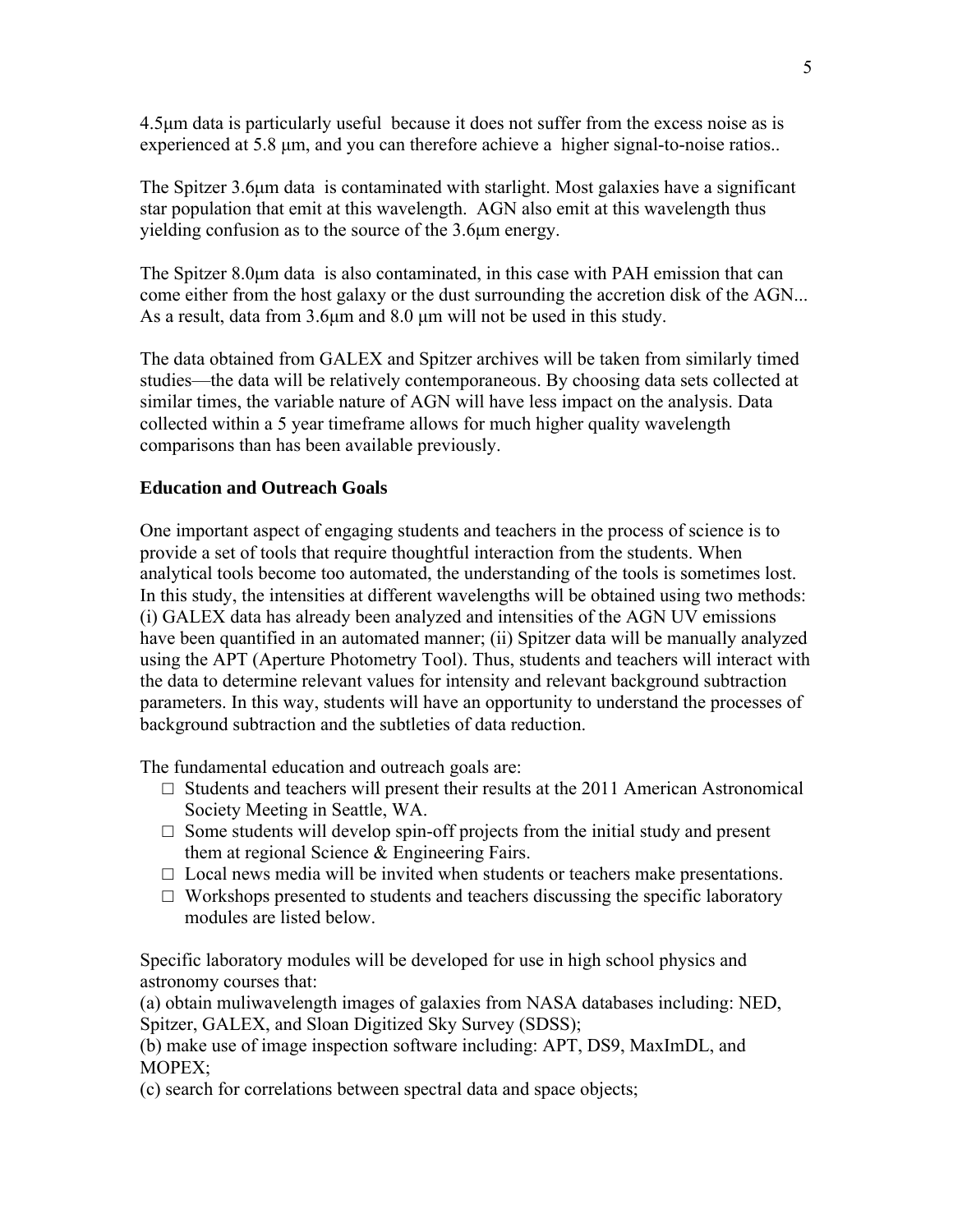(d) seach for "peculiarities" in the data/images; and (e) use color to represent different intensities or wavelengths of light to help students understand the images from space

Additional specific education and outreach projects are underway:

### I. Integrating the AGN study with other astronomy courses using remote workgroups

Working with a group of students remotely from around the state of Wisconsin, students will work through the introductory information in the iCollaboratory course, Variable Quasar Research Scenario II, take part in a number of discussions, and review images from the target list of quasars. These students will then progress to understanding data acquisition and processing as is described for the AGN project.

### II. Using Image Processing in Summer Science Enrichment

Summer science enrichment classes

(http://www.skokieparkdistrict.org/spdcm/SizzlingSummerScience.aspx ) are offered to the elementary and middle school students of Illinois High School District 219 located in Skokie, IL. These classes will provide a unique opportunity to teach image processing techniques. In addition, students will use professional image processing techniques to create color images of astronomical objects.

#### **Appendix A. Initial list of targets for the AGN study**

Below are the search results for all Type I AGN observed by the IRAC camera on Spitzer. There are 34 sources, many with multiple different AORs.

Search #1: NGC4639, 12h42m52.4s,+13d15m26s, IRAC Number of programs found: 1

|      | PID ReqKey AOT Type |  | Status Release Date Coordinates | Target |
|------|---------------------|--|---------------------------------|--------|
| Name |                     |  |                                 |        |

30496 18288896 IRAC Mapping nominal 2007-08-31 12h42m52.37000s,+13d15m26 NGC 4639

Search #2: NGC4593, 12h39m39.4s,-05d20m39s, IRAC Number of programs found: 1

 PID ReqKey AOT Type Status Release Date Coordinates Target Name

 3269 12448768 IRAC Mapping nominal 2006-06-23 12h39m39.43s,- 5d20m39.3s NGC4593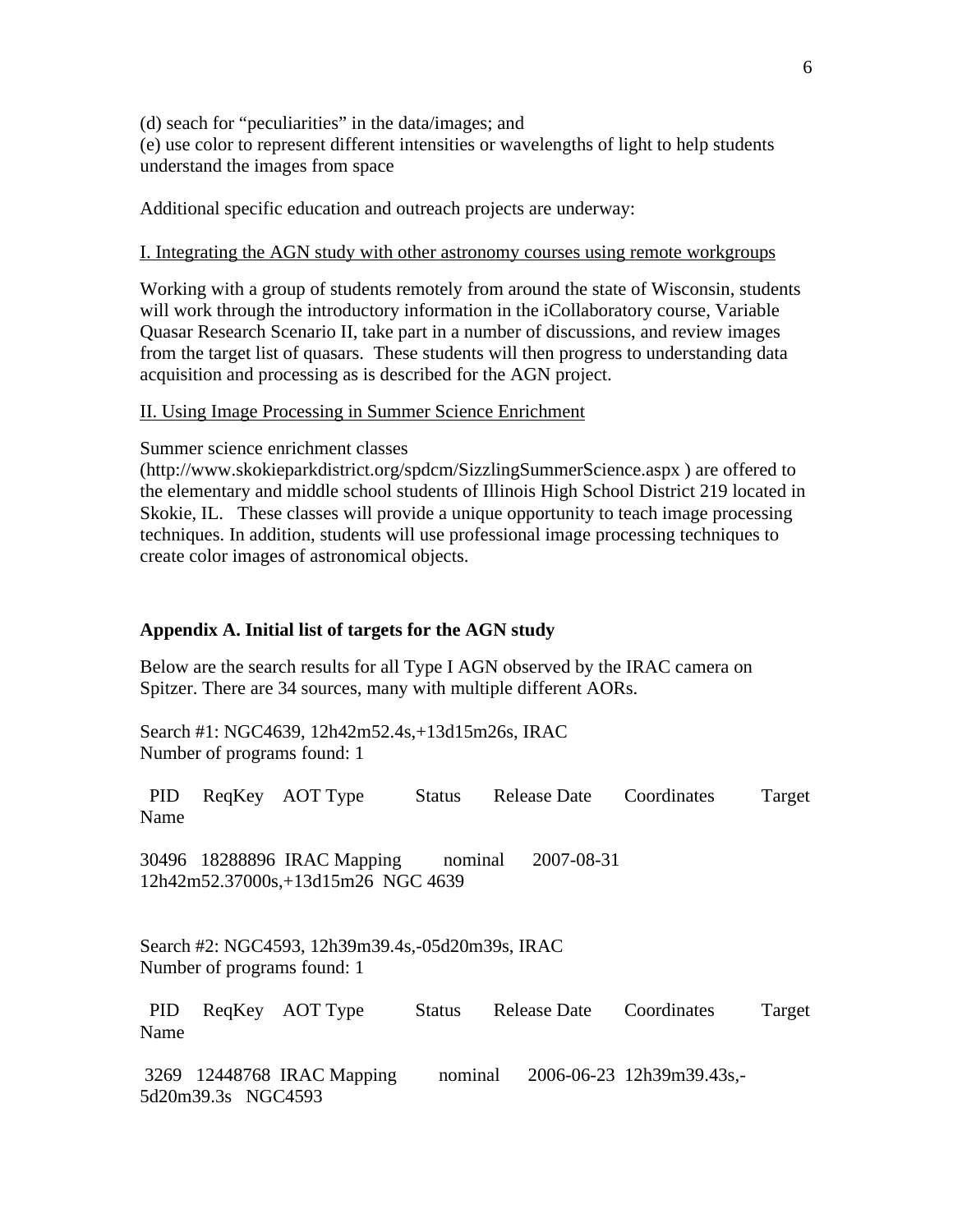|                    | Search #3: NGC0931, 02h28m14.5s, +31d18m41s, IRAC<br>Number of programs found: 1           |               |                     |             |        |
|--------------------|--------------------------------------------------------------------------------------------|---------------|---------------------|-------------|--------|
| PID<br>Name        | ReqKey AOT Type Status Release Date                                                        |               |                     | Coordinates | Target |
|                    | 3269 12446464 IRAC Mapping<br>2h28m14.48s,+31d18m42.0s NGC931                              | nominal       | 2006-02-15          |             |        |
|                    | Search #4: UGC08823, 13h53m03.4s, +69d18m29s, IRAC<br>Number of programs found: 1          |               |                     |             |        |
| <b>PID</b><br>Name | ReqKey AOT Type Status                                                                     |               | <b>Release Date</b> | Coordinates | Target |
|                    | 1108 9577472 IRAC Mapping nominal<br>13h53m03.45s,+69d18m29.6s MRK 279                     |               | 2004-06-24          |             |        |
|                    | Search #5: NGC5216, 13h32m06.9s, +62d42m02s, IRAC<br>Number of programs found: 1           |               |                     |             |        |
| PID<br>Name        | ReqKey AOT Type Status                                                                     |               | Release Date        | Coordinates | Target |
|                    | 3247 10531584 IRAC Mapping<br>13h32m08.90s,+62d44m02.0s Arp104                             | nominal       | 2005-12-08          |             |        |
|                    | Search #6: UGC01841, 02h23m11.4s, +42d59m31s, IRAC<br>Number of programs found: 1          |               |                     |             |        |
| <b>PID</b><br>Name | ReqKey AOT Type                                                                            | <b>Status</b> | <b>Release Date</b> | Coordinates | Target |
|                    | 3418 10919168 IRAC Mapping<br>2h23m11.41s,+42d59m31.5s 3c66b                               | nominal       | 2006-02-15          |             |        |
|                    | Search #7: NVSSJ173728-290802, 17h37m28.4s,-29d08m02s, IRAC<br>Number of programs found: 1 |               |                     |             |        |
| <b>PID</b><br>Name | ReqKey AOT Type                                                                            | <b>Status</b> | <b>Release Date</b> | Coordinates | Target |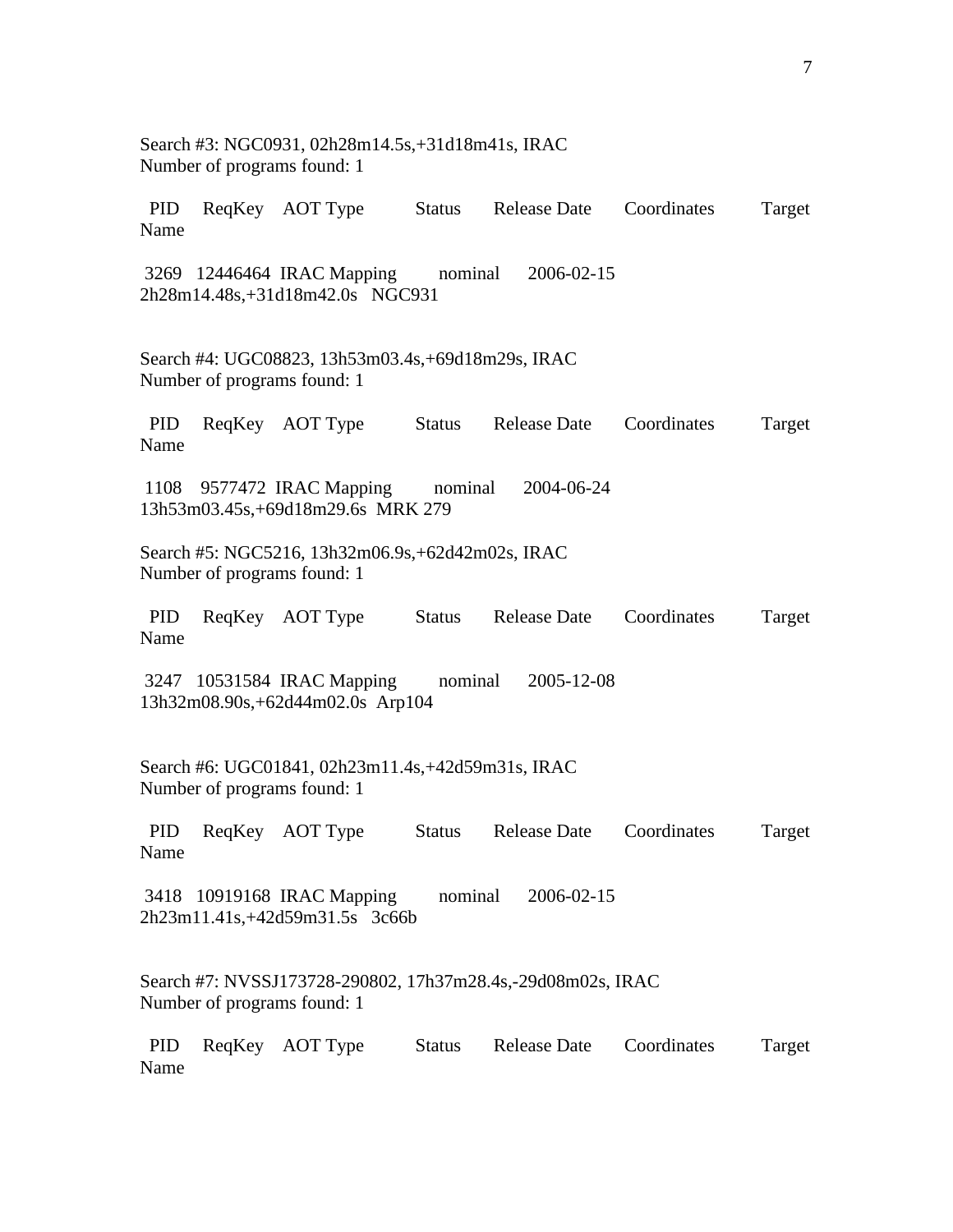|                    | 358.93625GLIMPSE                     | 20201 14299904 IRAC Mapping                                                                     | nominal       |                     | 2006-06-01 358.93625d, 1.66166d |        |
|--------------------|--------------------------------------|-------------------------------------------------------------------------------------------------|---------------|---------------------|---------------------------------|--------|
|                    | 358.80125GLIMPSE                     | 20201 14299648 IRAC Mapping                                                                     | nominal       |                     | 2006-06-01 358.80125d, 1.41354d |        |
|                    |                                      | 20201 14301952 IRAC Mapping                                                                     | nominal       |                     | 2006-06-01 359.23959d, 1.17428d |        |
|                    | 359.23959GLIMPSE                     | 20201 14332160 IRAC Mapping                                                                     | nominal       |                     | 2005-10-06 359.25976d, 1.13004d |        |
|                    | 359.25976GLIMPSE                     | 20201 14329856 IRAC Mapping                                                                     | nominal       |                     | 2005-10-06 358.76797d, 1.42639d |        |
|                    | 358.76797GLIMPSE<br>358.90479GLIMPSE | 20201 14330112 IRAC Mapping                                                                     | nominal       |                     | 2005-10-06 358.90479d, 1.67069d |        |
|                    |                                      | Search #8: NGC0235A, 00h42m52.8s,-23d32m27s, IRAC<br>Number of programs found: 1                |               |                     |                                 |        |
| PID<br>Name        |                                      | ReqKey AOT Type                                                                                 | <b>Status</b> | <b>Release Date</b> | Coordinates                     | Target |
|                    |                                      | 3672 12342784 IRAC Mapping nominal<br>23d33m08.3s IRAS F00402-2349; NGC 0232                    |               |                     | 2005-06-09 0h42m49.40s,-        |        |
|                    |                                      | Search #9: SDSSJ172319.95+593834.6, 17h23m19.9s,+59d38m34s, IRAC<br>Number of programs found: 1 |               |                     |                                 |        |
| PID<br>Name        |                                      | ReqKey AOT Type                                                                                 | Status        | <b>Release Date</b> | Coordinates                     | Target |
| 26                 |                                      | 3861504 IRAC Mapping<br>17h18m00.00s,+59d30m00.0s FLS-CVZ-center                                | nominal       | 2004-05-10          |                                 |        |
| 26                 |                                      | 3861760 IRAC Mapping<br>17h18m00.00s,+59d30m00.0s FLS-CVZ-center                                | nominal       | 2004-05-10          |                                 |        |
|                    |                                      | Search #10: IC0486, 08h00m21.0s, +26d36m48s, IRAC<br>Number of programs found: 1                |               |                     |                                 |        |
| <b>PID</b><br>Name |                                      | ReqKey AOT Type                                                                                 | <b>Status</b> | <b>Release Date</b> | Coordinates                     | Target |
|                    |                                      | 50128 25470464 IRAC Mapping<br>8h00m20.59,26d36m50.35<br>IC486                                  | nominal       | 2009-05-21          |                                 |        |
|                    |                                      | Search #11: SBS1116+583A, 11h18m57.7s,+58d03m23s, IRAC<br>Number of programs found: 1           |               |                     |                                 |        |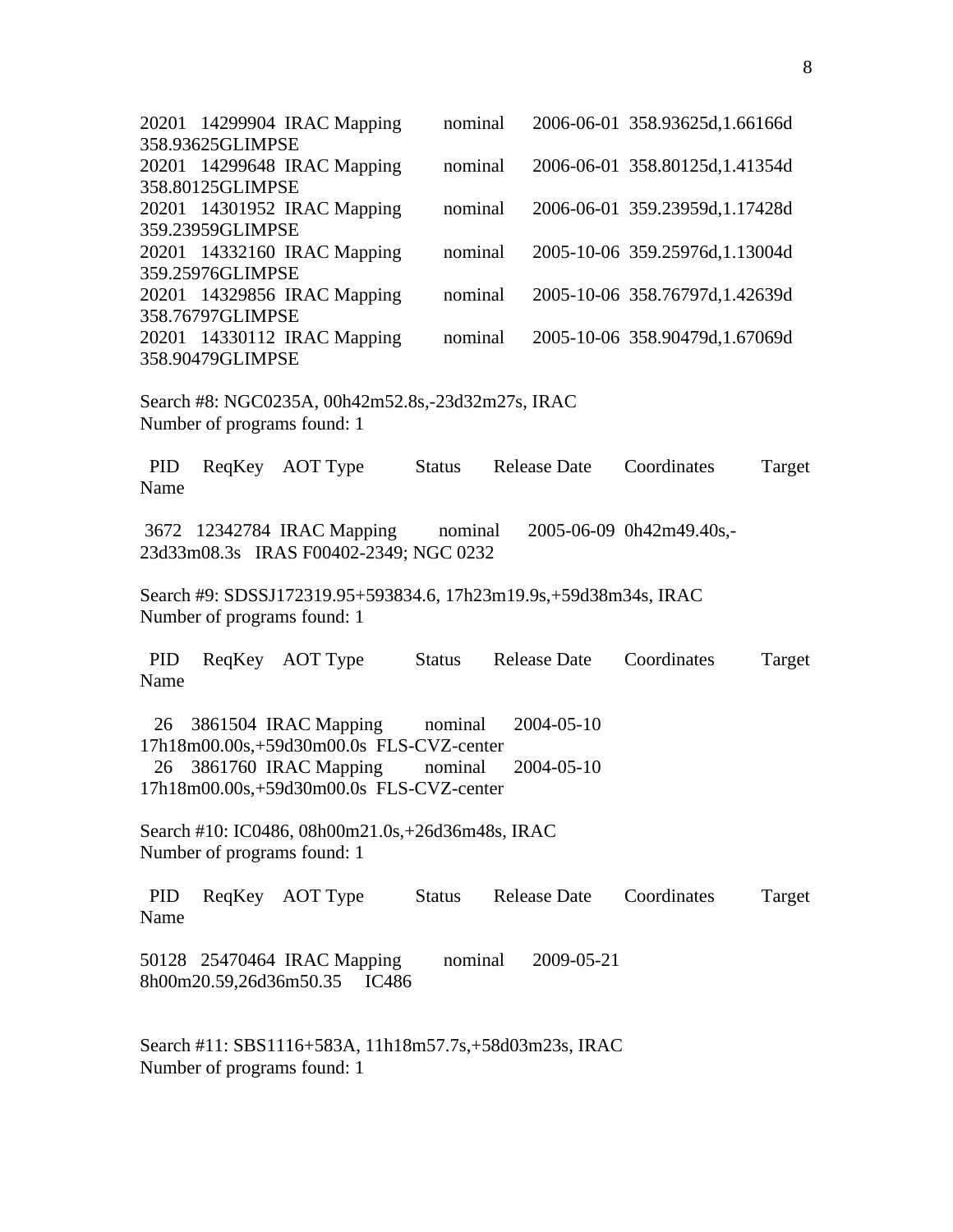PID ReqKey AOT Type Status Release Date Coordinates Target Name 40757 23180800 IRAC Mapping nominal 2009-01-08 11h19m07.62s,+58d03m14.3s 951\_128\_52398 Search #12: ARK120, 05h16m11.4s,-00d08m59s, IRAC Number of programs found: 1 PID ReqKey AOT Type Status Release Date Coordinates Target Name 50253 25819392 IRAC Mapping nominal 2009-11-13 05h16m11.4s,- 00d08m59s ARK120 Search #13: MRK0618, 04h36m22.2s,-10d22m33s, IRAC Number of programs found: 1 PID ReqKey AOT Type Status Release Date Coordinates Target Name 50253 25818880 IRAC Mapping nominal 2009-11-13 04h36m22.2s,- 10d22m34s MRK0618 Search #14: ESO198-G024, 02h38m19.7s,-52d11m32s, IRAC Number of programs found: 1 PID ReqKey AOT Type Status Release Date Coordinates Target Name 50253 25818368 IRAC Mapping nominal 2009-11-13 02h38m19.7s,- 52d11m32s ESO198-G024 Search #15: 2MASXJ14424260+0119114, 14h42m42.6s,+01d19m11s, IRAC Number of programs found: 1 PID ReqKey AOT Type Status Release Date Coordinates Target Name 3221 10479360 IRAC Mapping nominal 2005-08-08 14h42m31.73s,+1d10m55.3s SDSS J1442+0110 Search #16: VIIIZw415, 14h25m05.5s,+03d13m59s, IRAC Number of programs found: 1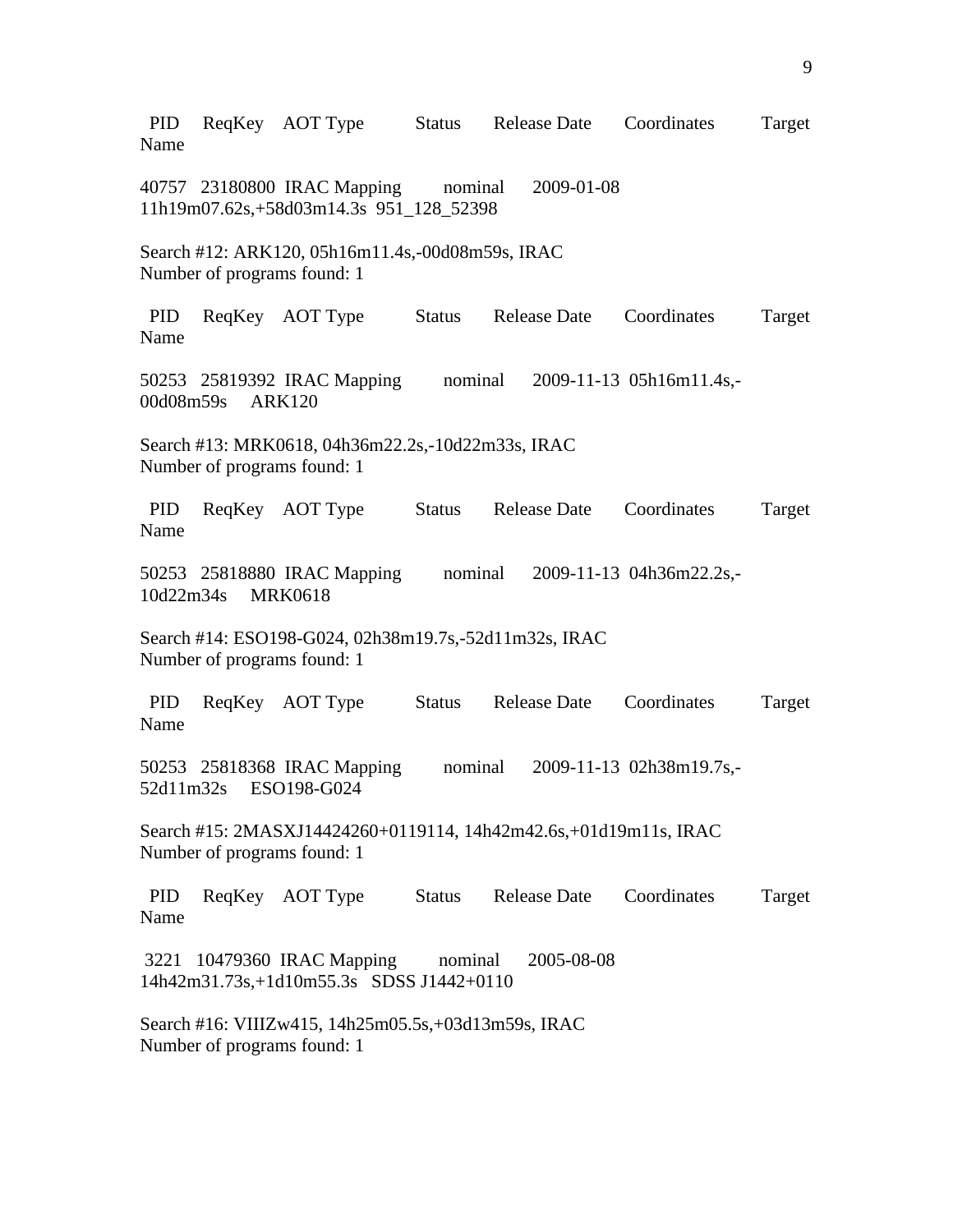PID ReqKey AOT Type Status Release Date Coordinates Target Name 20187 14280960 IRAC Mapping nominal 2006-08-11 14h25m06.48s,+3d13m57.6s 209126 Search #17: UGC05101, 09h35m51.7s,+61d21m11s, IRAC Number of programs found: 1 PID ReqKey AOT Type Status Release Date Coordinates Target Name 32 3893248 IRAC Mapping nominal 2005-05-13 9h35m51.70s,+61d21m11.3s UGC 5101 Search #18: SDSSJ124404.52-012841.1, 12h44m04.5s,-01d28m41s, IRAC Number of programs found: 1 PID ReqKey AOT Type Status Release Date Coordinates Target Name 30856 19070720 IRAC Mapping nominal 2008-03-01 12h44m28.63000s,- 1d18m54. WD1241-010 Search #19: 2MASXJ10005519+0223437, 10h00m55.2s,+02d23m44s, IRAC Number of programs found: 1 PID ReqKey AOT Type Status Release Date Coordinates Target Name 20070 15537152 IRAC Mapping nominal 2006-01-17 10h01m18.00s,+2d25m30.0s COSMOS 6 20070 15536640 IRAC Mapping nominal 2006-01-17 10h01m12.00s,+2d27m30.0s COSMOS 6 20070 15540736 IRAC Mapping nominal 2006-01-17 10h01m18.00s,+2d27m30.0s COSMOS 6 Search #20: 2MASXJ00584747-0105497, 00h58m47.5s,-01d05m49s, IRAC Number of programs found: 1 PID ReqKey AOT Type Status Release Date Coordinates Target Name 50667 26686208 IRAC Mapping nominal 2010-02-25 0h59m10.00s,- 1d14m01.0s CFBDS1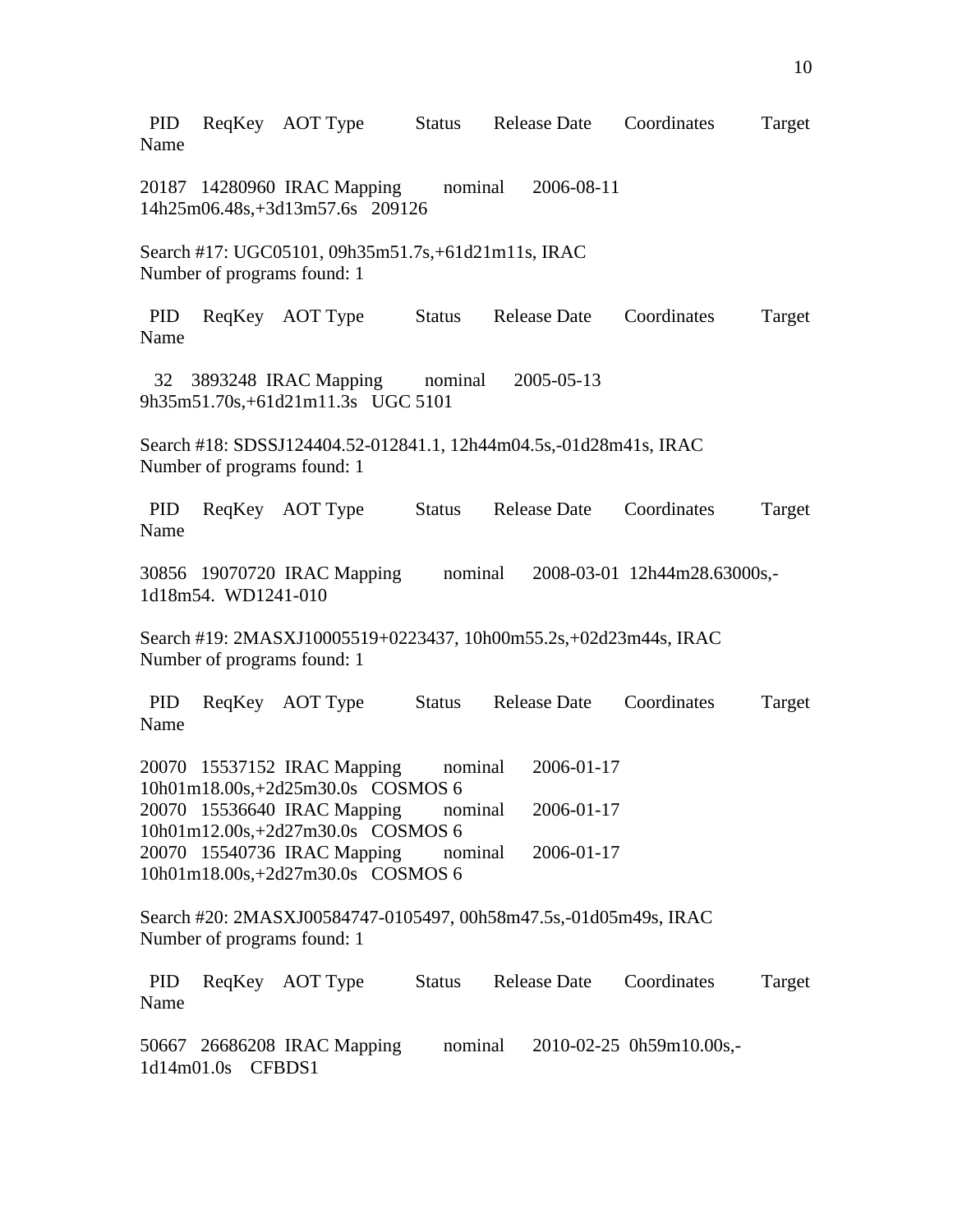Search #21: 2MASXJ02293862+0023133, 02h29m38.6s,+00d23m13s, IRAC Number of programs found: 1

| PID<br>Name        |                       | ReqKey AOT Type Status Release Date                                                |               |                     | Coordinates                       | Target |
|--------------------|-----------------------|------------------------------------------------------------------------------------|---------------|---------------------|-----------------------------------|--------|
|                    |                       | 50660 28890112 IRAC Mapping<br>2h29m13.00s,+0d35m00.0s deep2-f4-3                  | nominal       | 2009-04-06          |                                   |        |
|                    |                       | 50660 28890368 IRAC Mapping nominal<br>02h29m15.00s,+0d35m00.0s deep2-f4           |               | 2009-04-06          |                                   |        |
|                    |                       | 50660 28890880 IRAC Mapping<br>02h29m14.00s,+0d35m15.0s deep2-f4                   | nominal       | 2009-04-06          |                                   |        |
|                    |                       | 50660 28890624 IRAC Mapping<br>02h29m14.00s,+0d34m45.0s deep2-f4                   | nominal       | 2009-04-06          |                                   |        |
|                    |                       | Search #22: VIIZw468, 12h32m37.5s, +66d24m52s, IRAC<br>Number of programs found: 1 |               |                     |                                   |        |
| PID<br>Name        |                       | ReqKey AOT Type                                                                    | Status        | <b>Release Date</b> | Coordinates                       | Target |
|                    |                       | 20369 15695360 IRAC Mapping<br>12h32m04.80s,+66d24m11.0s VIIZw466                  |               | nominal 2006-12-14  |                                   |        |
|                    |                       | Search #23: VIIIZw386, 14h14m47.2s,-00d00m13s, IRAC<br>Number of programs found: 1 |               |                     |                                   |        |
| PID<br>Name        |                       | ReqKey AOT Type                                                                    |               | Status Release Date | Coordinates                       | Target |
|                    | 0d23m53.4s Abell 1882 | 50292 25918208 IRAC Mapping                                                        |               |                     | nominal 2010-04-06 14h14m43.90s,- |        |
|                    |                       | Search #24: 3C111, 04h18m21.3s, +38d01m35s, IRAC<br>Number of programs found: 2    |               |                     |                                   |        |
| <b>PID</b><br>Name |                       | ReqKey AOT Type                                                                    | <b>Status</b> | <b>Release Date</b> | Coordinates                       | Target |
|                    |                       | 3327 10755840 IRAC Mapping<br>4h18m30.00s,+38d02m30.0s 3C111                       | nominal       | 2005-10-27          |                                   |        |
|                    |                       | 30574 19967744 IRAC Mapping<br>4h19m30.00000s,+38d12m47. auri_irac1                | nominal       | 2007-04-12          |                                   |        |
|                    |                       | 30574 19984640 IRAC Mapping<br>4h19m30.00000s,+38d12m47. auri_irac1                | nominal       | 2007-04-12          |                                   |        |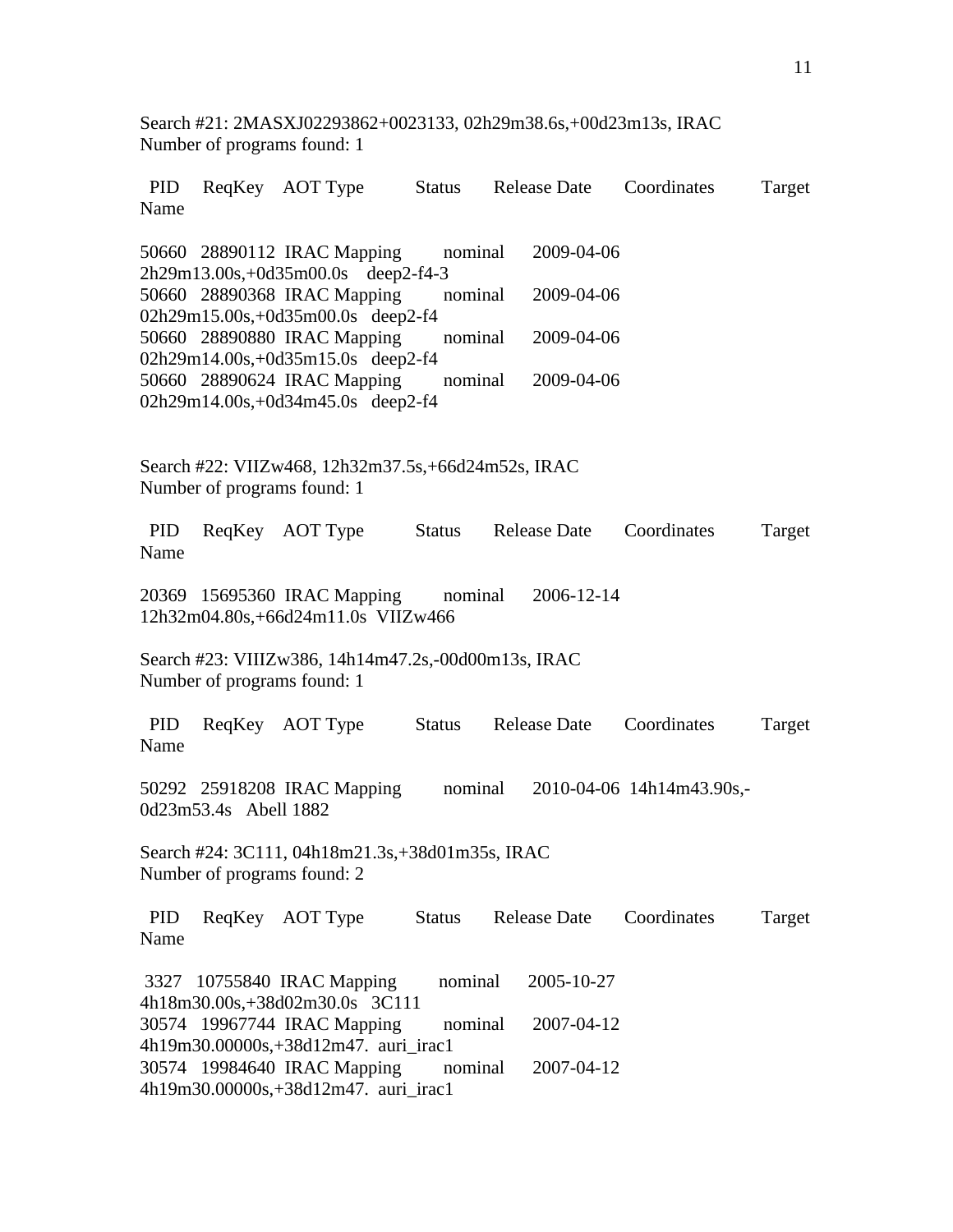PID ReqKey AOT Type Status Release Date Coordinates Target Name 23 12541952 IRAC Mapping nominal 2005-12-08 4h37m15.76s,- 47d15m07.8s psr J0437-4715 Search #26: CGCG173-014, 18h35m03.4s,+32d41m46s, IRAC Number of programs found: 1 PID ReqKey AOT Type Status Release Date Coordinates Target Name 3418 10924544 IRAC Mapping nominal 2006-06-01 18h35m02.15s,+32d41m50.2s 3c382 Search #27: PG0844+349, 08h47m42.5s,+34d45m04s, IRAC Number of programs found: 1 PID ReqKey AOT Type Status Release Date Coordinates Target Name 40183 22497024 IRAC Mapping nominal 2008-12-02 8h47m42.40000s,+34d45m04. PG0844+349 Search #28: MRK0205, 12h21m44.0s,+75d18m38s, IRAC Number of programs found: 1 PID ReqKey AOT Type Status Release Date Coordinates Target Name 30603 18598144 IRAC Mapping nominal 2008-03-01 12h21m43.87s,+75d19m21.3s ngc4319 Search #29: 2MASXJ08131934+4608496, 08h13m19.3s,+46d08m49s, IRAC Number of programs found: 1 PID ReqKey AOT Type Status Release Date Coordinates Target Name 59 4328704 IRAC Mapping nominal 2005-05-26 8h13m14.73s,+45d59m26.3s NGC2537

Search #25: 2MASXJ04372814-4711298, 04h37m28.2s,-47d11m29s, IRAC

Number of programs found: 1

12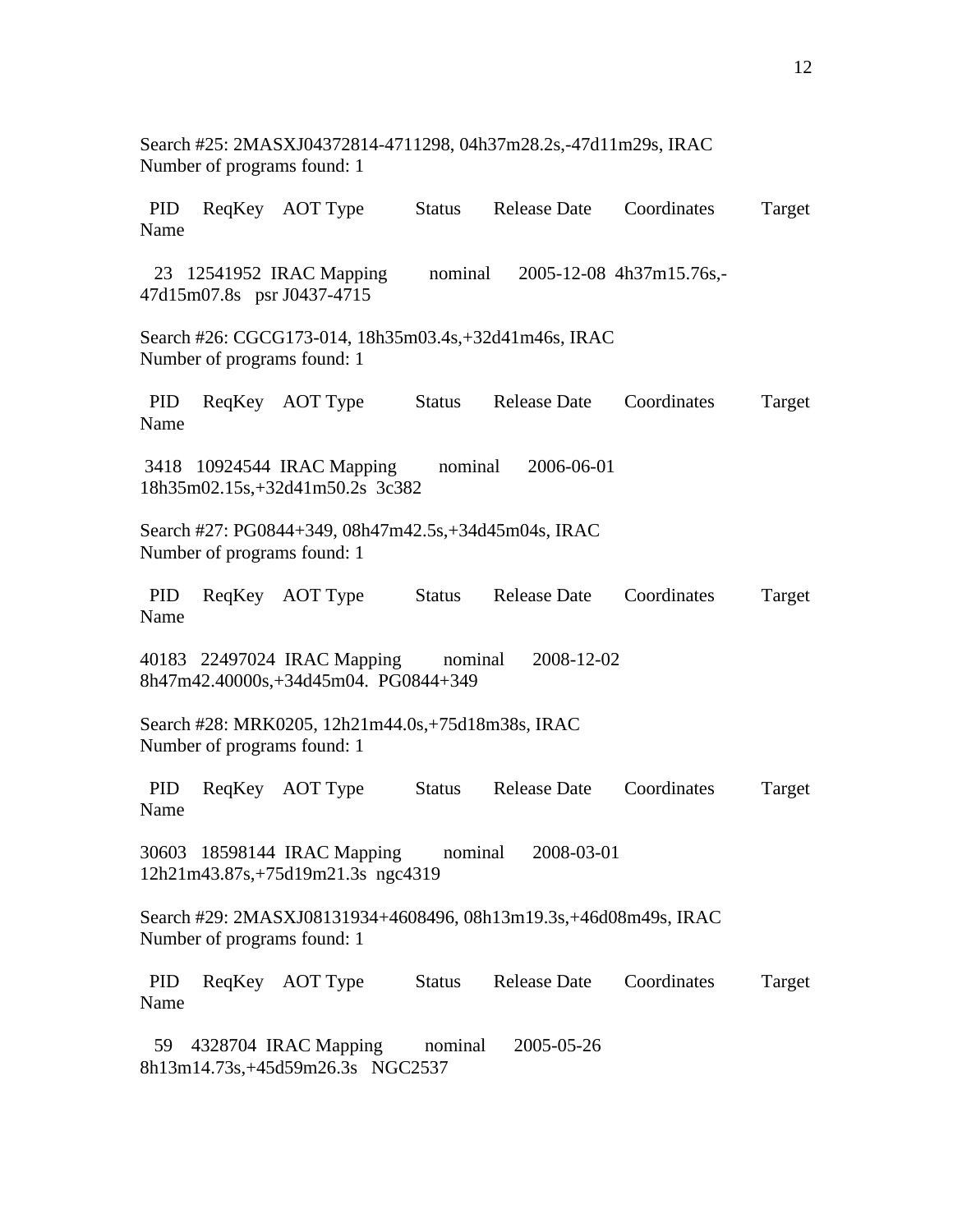Search #30: IRAS09149-6206, 09h16m09.4s,-62d19m29s, IRAC Number of programs found: 1 PID ReqKey AOT Type Status Release Date Coordinates Target Name 50763 27092224 IRAC Mapping nominal 2009-05-21 139.039200d,- 62.324850d IRAS09149-6206 Search #31: 2MASXJ09155946+5326576, 09h15m59.5s,+53d26m57s, IRAC Number of programs found: 1 PID ReqKey AOT Type Status Release Date Coordinates Target Name 2313 10123008 IRAC Mapping nominal 2005-12-08 9h15m56.20s,53d25m22.8s WD0912+536 Search #32: 2MASXJ16363129+4202429, 16h36m31.3s,+42d02m42s, IRAC Number of programs found: 1 PID ReqKey AOT Type Status Release Date Coordinates Target Name 183 10054912 IRAC Mapping nominal 2004-07-16 16h36m48s,41d01m45s ELAIS\_N2 183 5861632 IRAC Mapping nominal 2004-07-16 16h36m48s,41d01m45s ELAIS\_N2 Search #33: MCG+06-37-020, 17h00m07.2s,+37d50m22s, IRAC Number of programs found: 1 PID ReqKey AOT Type Status Release Date Coordinates Target Name 30344 18085120 IRAC Mapping nominal 2007-08-29 16h59m19.97000s,+37d43m32 SDSS165919.97+374332.7 Search #34: 2MASXJ05030396-6633456, 05h03m04.0s,-66d33m46s, IRAC Number of programs found: 1 PID ReqKey AOT Type Status Release Date Coordinates Target Name